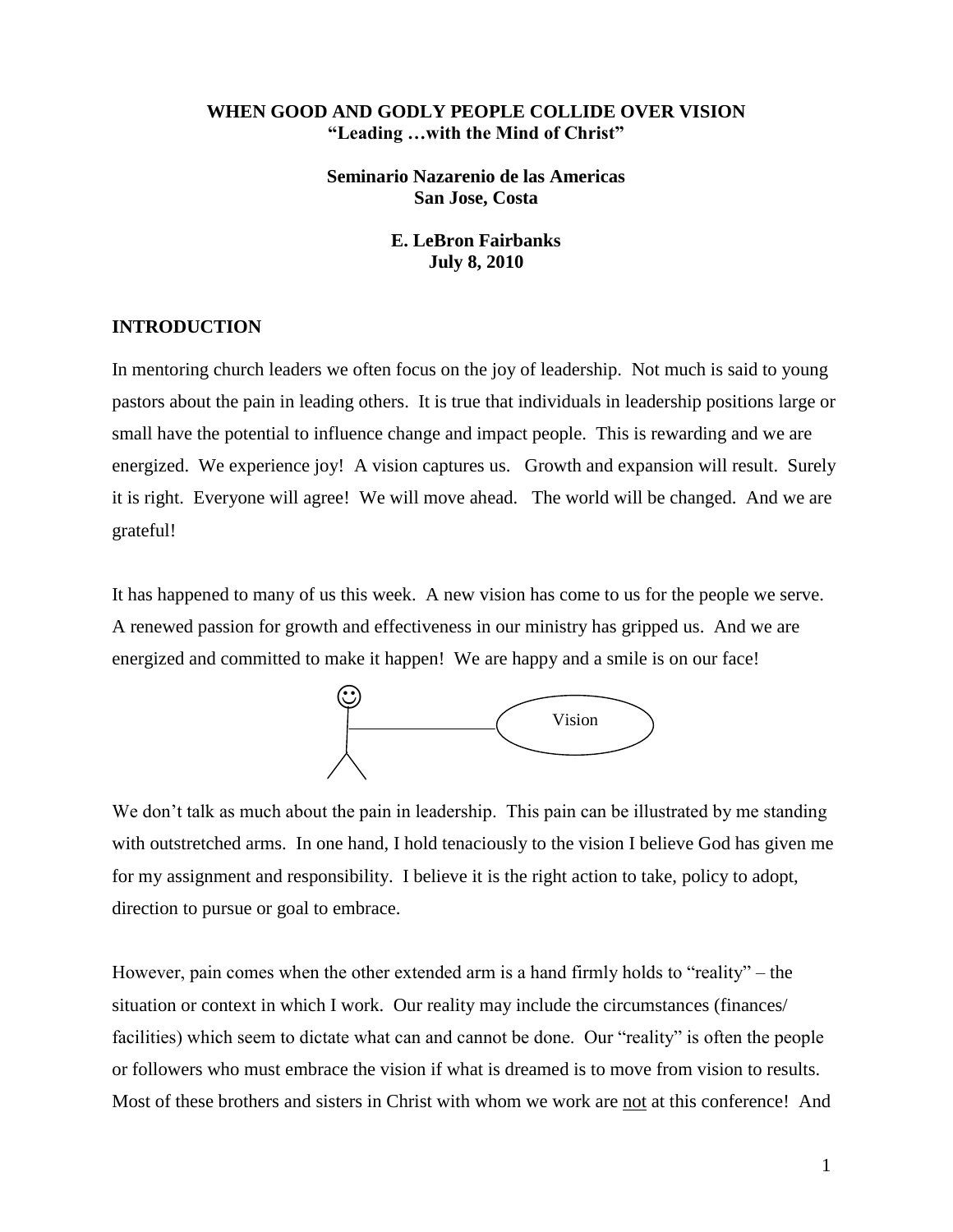we are stunned when those with whom we work reject the vision that is cast or challenge the vision as it is presented. And we are SAD.

The tension in holding on to our vision of the future and to the reality of the present situation often produces pain.



If we relax one arm and let go of the vision, we drift along with no direction.



If we hold to the vision and let go of the people we are known as leaders without followers...and nothing happens



It is in holding, intentionally, to both vision and reality that the possibility exists for leaders to move from vision to action to results. And with this intentionality comes both joy and pain for the leader.

Why? Sooner rather than later, Christian leaders are jolted when we experience this reality:

- good and godly people often differ on how to reach mutually desired goals; and sometimes,
- these good and godly people sometimes COLLIDE … and a faith community is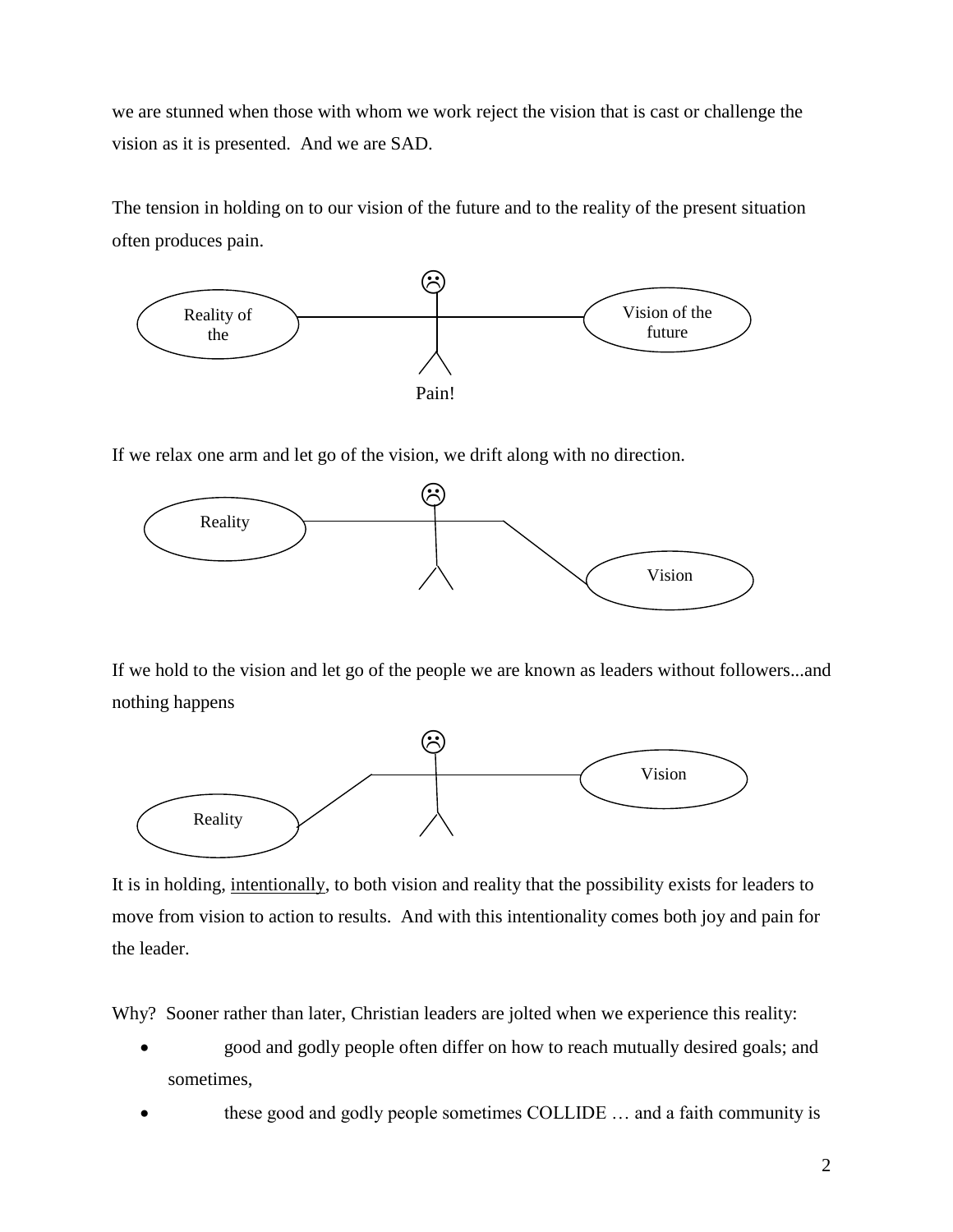divided, the kingdom of God suffers and Satan laughs.

• When this happens, the <u>pain</u> in leadership is even more intense.

I have come to see that these collisions occur, not necessarily because of good or bad ideas, noble or sinful goals, or right or wrong solutions. Rather, good and godly people most often collide over VISION and VALUES in the faith community. And we are caught in the middle of a divided group of Christians over where we should be going (vision) and how we are going to get there (values).

And in the midst of these painful situations we ask ourselves, as leaders, these probing questions:

- Is it possible, in these situations, to live and work together as Christians so that our relationships are redemptive and a witness to unbelievers of the reconciling work of God in Christ?
- If "in Christ, all things are made new," then how does our relationship with Christ inform and guide us in the way we lead in these painful encounters?
- In the midst of these conflicting situations and seemingly irreconcilable expectations placed on us, what does it mean, really mean, to lead a divided faith community with the mind of Christ?
- How does our testimony of holiness of heart and life reflect itself in the way we lead, especially in conflict situations?

These questions frame my remarks to you about leading others and moving a faith community from vision to action to results. I have pursued these questions since 1978 when I moved to a cross-cultural teaching assignment at the European Nazarene College near Schaffhausen, Switzerland. Later, I probed these questions during my tenure in Manila at the Asia Pacific Nazarene Theological Seminary and for eighteen years at Mount Vernon Nazarene University. I now reflect on these questions in my role as education commissioner as I work with the 54 colleges, universities and seminaries of the Church of the Nazarene in 35 countries worldwide.

It has been through answering with these questions that I began to cultivate the spirit of holiness needed to guide a faith community, particularly in challenging times. I have grown in my understanding of what it means to live and lead with the mind of Christ. And with this passion, I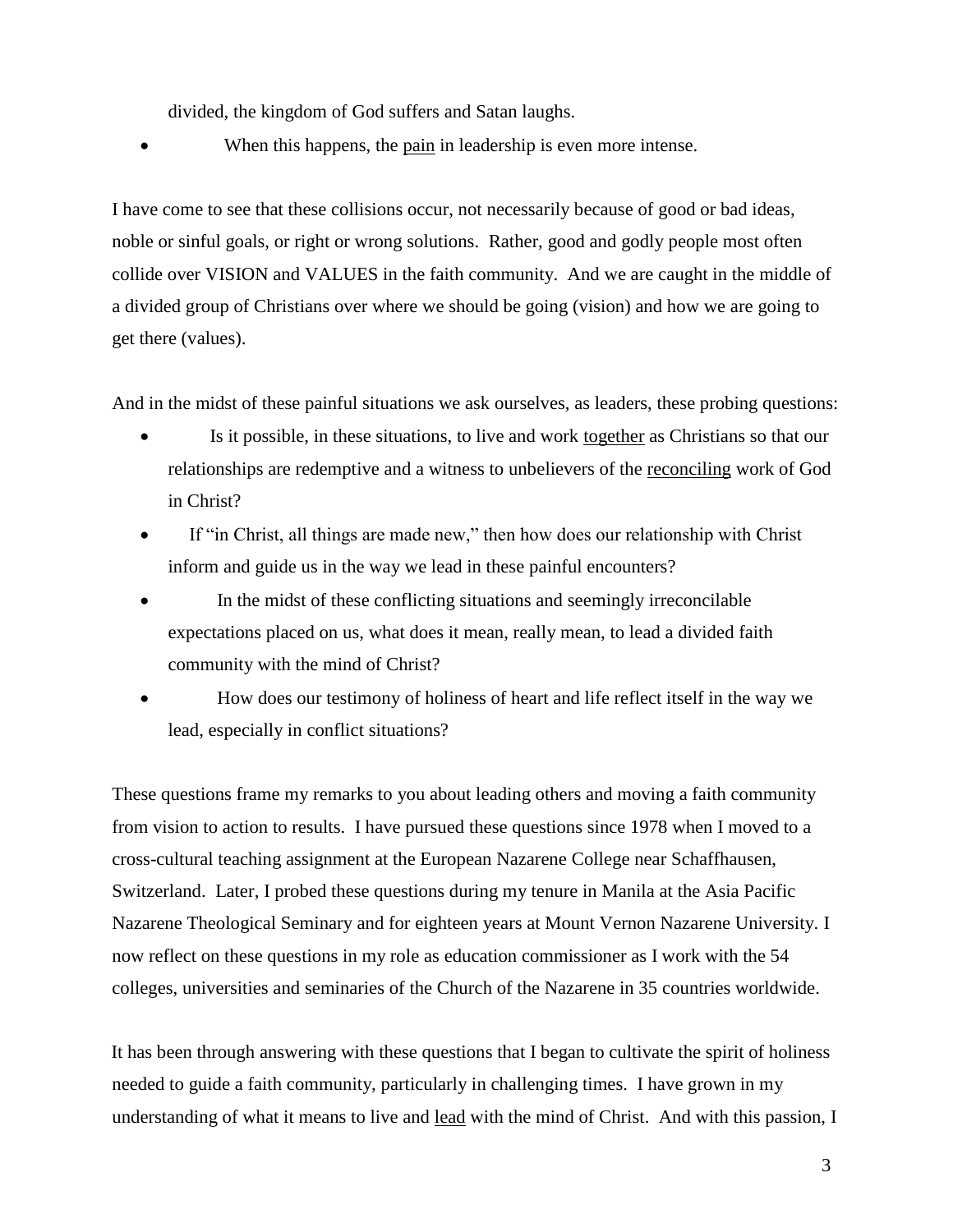continue to learn about the movement from a vision of the leader to action and results by the entire faith community, particularly in times of conflict and collision.

In light of the realities we face, I want to share with you seven "anchors" to hold us steady as faithful Christian servant leaders. Anchors to provide balance for us as we grasp firmly to our vision of the future and, at the same time, seek to move the church, district, field or region to action and desired results.

# **Anchor # 1: SPEAK GRACEFULLY Issue: "Watch the words we speak." Principle: Words we speak can bless or "destroy" people.**

"What comes out of my mouth reflects what is in my heart," so Jesus states in the Gospels. As leaders through the words we use, we either:

- Encourage or discourage those with whom we work.
- Lift them up or put them down.
- Speak positively or negatively about them.
- Reflect cultural sensitivity or cultural "blindness" to them.
- $\bullet$  Focus on "them" or focus on self.

I often ask myself: how do others feel when they leave my presence?

- Stronger or weaker?
- Larger or smaller about themselves?
- Confident or "scared"?
- Understood or misunderstood?
- Affirmed or manipulated?
- Blessed or "destroyed"?

―The praise to criticism ratio with others with whom we work should be at about 80-90% praise or positive statements to 10-20% criticism or negative statements." Good advice from Sven Walroos, Scandinavian clinical psychologist.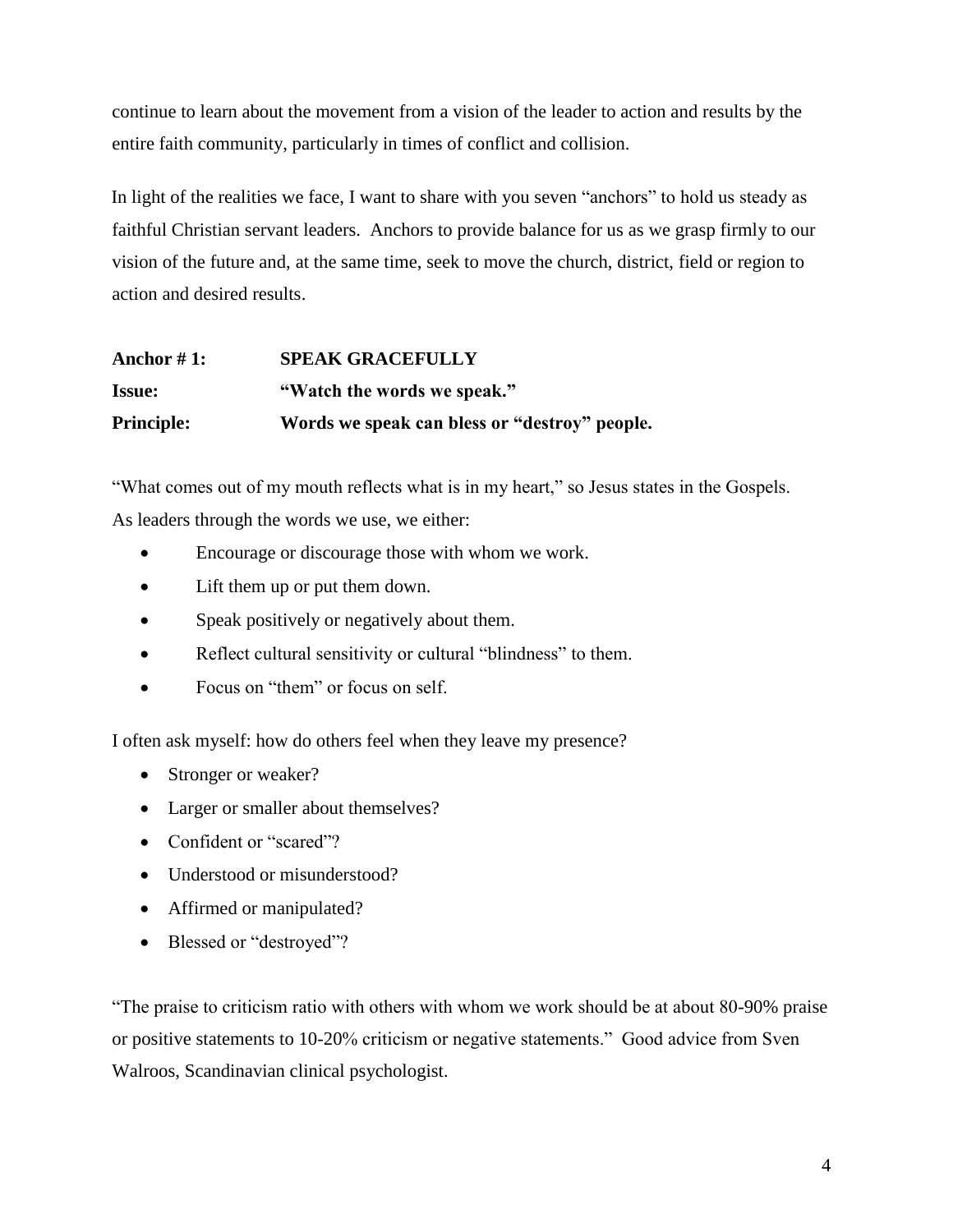Do not let any unwholesome talk come out of your mouths, but only what is helpful for building others up according to their needs, that it may benefit those who listen. Ephesians 4:29

According to Ephesians 4:29, God uses the words we speak to others within the Body of Christ to extend His grace through us to them! What a powerful and probing thought! Remember, the words we speak to those with whom we work especially those who differ and even collide with us, can bless them or destroy them. Choose to bless them!

| <b>Principle:</b> | "Don't whine -- be grateful."          |
|-------------------|----------------------------------------|
| <b>Issue:</b>     | Comparison is the root of inferiority. |
| Anchor $#2$ :     | LIVE GRATEFULLY                        |
| Anchor #1:        | <b>SPEAK GRACEFULLY</b>                |

Comparison is so pervasive in our society – in the workforce, the family, the local church or region, in our communities and particularly within ourselves. We can feel good about ourselves – our gifts, talents and abilities – until we compare ourselves with the gifts, talents and abilities of other people. We can believe our co-workers are adequate for the jobs we give to them until we compare their work – creativity, innovation, energy, collegiality – with others.

Comparison can eat us alive … And rob us of joy, relationships, confidence and peace, and in the process, sap our energy and drain us of enthusiasm. Comparison can transform us from being a delightful district leader or local church pastor into a preoccupied, dejected, negative and disgruntled individual that other people only endure. What is the antidote to comparison? Three profound biblical qualities:

- Gratitude!
- Thankfulness!
- Appreciation!

We can choose to accept the people and provisions God in His wisdom has given to us. We can choose to work to bring out the best in others through seeing the best in them. In every situation, we can choose to be grateful, believing that God is in the midst of all that we are doing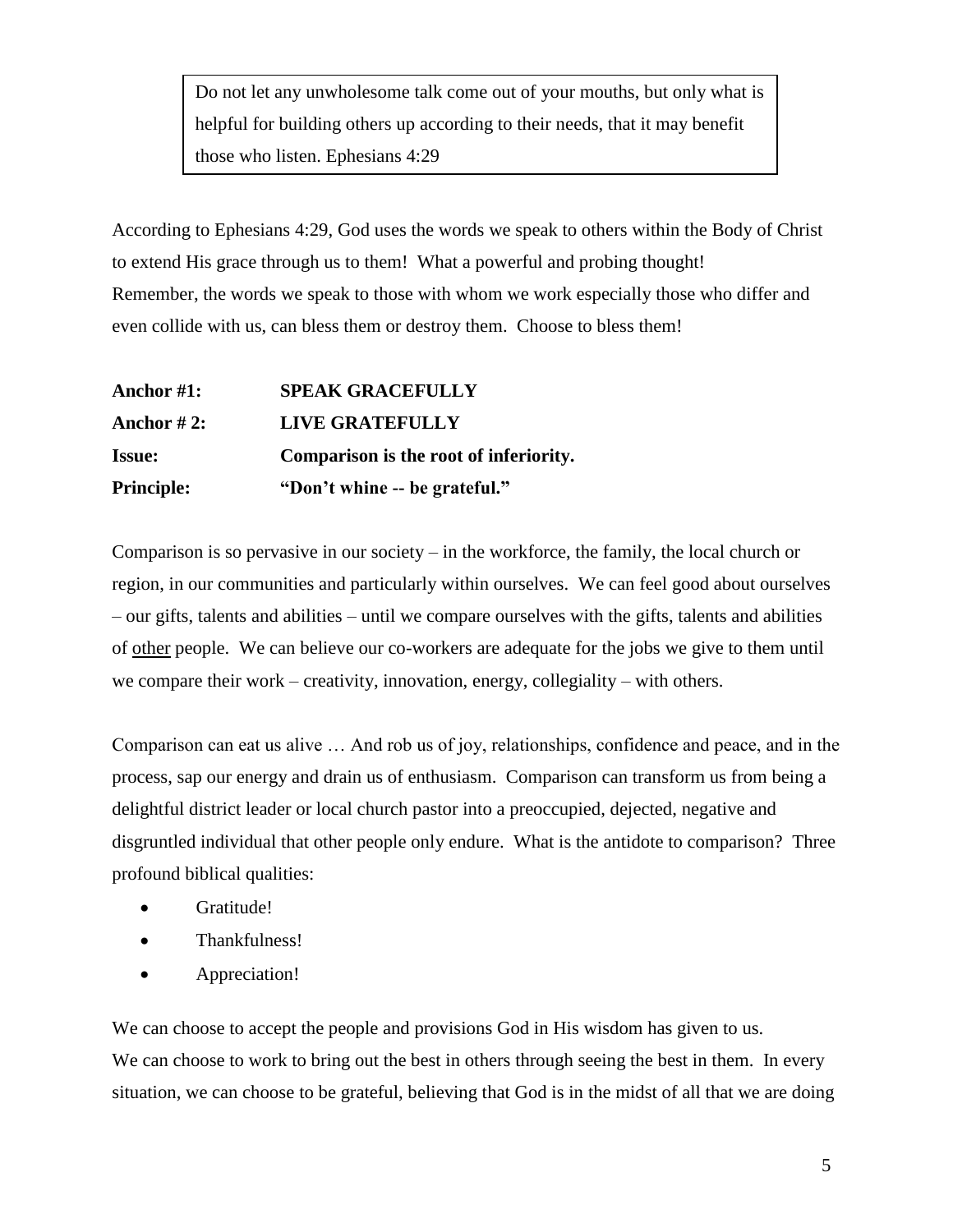(I. Thessalonians 5:18).

Give thanks in all circumstances, for this is God's will for you in Christ Jesus. I. Thessalonians 5:18

Gratitude is the "life-giving" antidote to the negative impact of comparison. Remember: Don't cry over what you don't have; be grateful – in all things – for what God has provided. Cultivate an attitude of gratitude.

## **Anchors #1 & 2: SPEAK GRACEFULLY LIVE GRATEFULLY**

| Anchor # 3:       | <b>LISTEN INTENTLY</b>                                           |
|-------------------|------------------------------------------------------------------|
| <b>Issue:</b>     | "Seek first to understand."                                      |
| <b>Principle:</b> | Understanding, not agreement, is the key to conflict management. |

Believe that "good and godly" people can have honest and intense differences. I can tell you, after 30 years in higher education administration that good and godly people sometimes collide over vision and values. And you have similar testimonies!

This is why I have come to see that theological vision (what I believe about people / what I "see" in them) precedes organizational vision. (What I want for the church, district, field or region.) "God give me your eyes to really 'see' the people with whom I work."

In conflict situations with good and godly people, I have learned to ask two growth producing questions:

- "What can I learn?
- How can I change?"

Likewise, I have learned at least two growth inhibiting questions:

- ―Why me?
- $\bullet$  What if…?"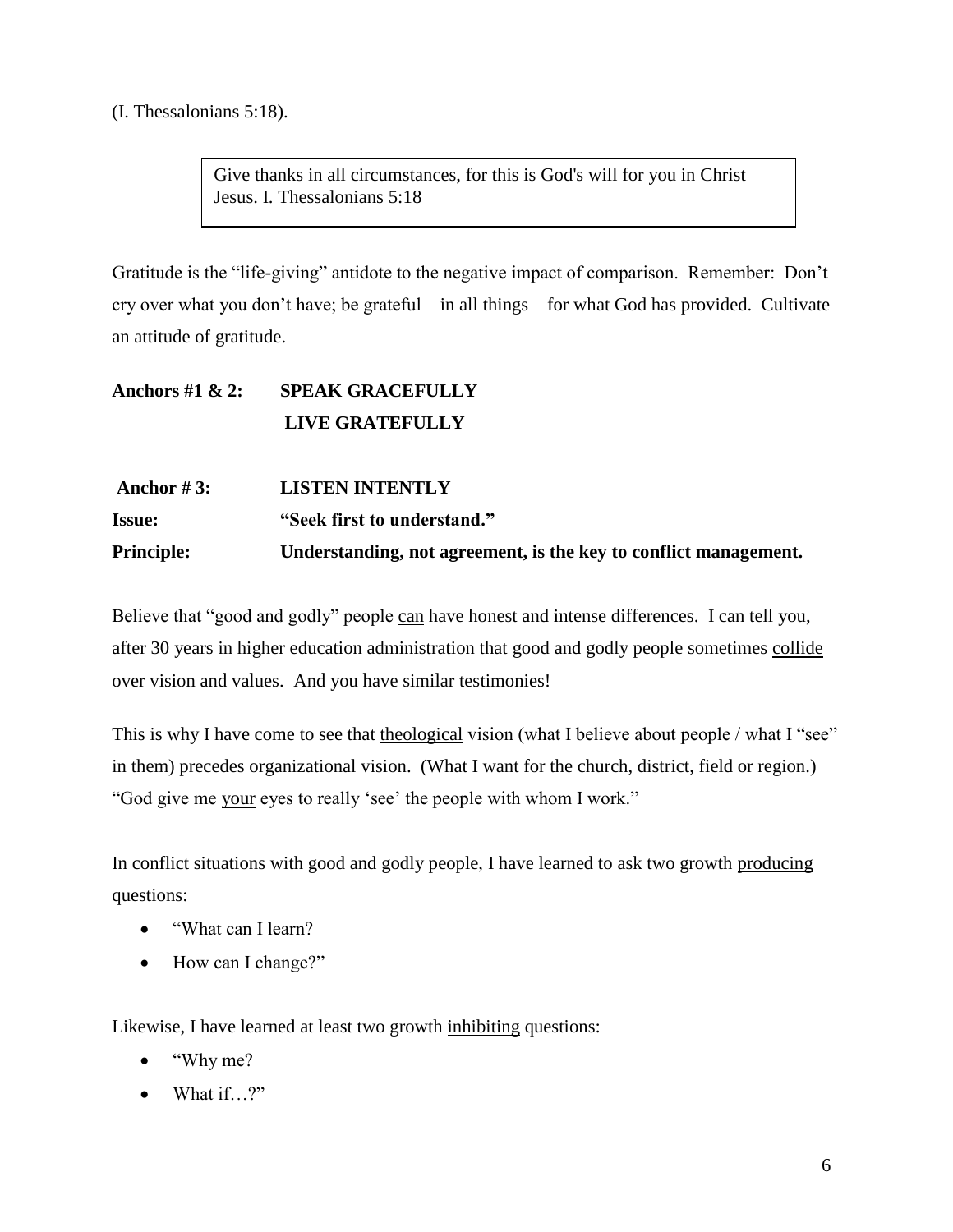As a leader I may be a good administrator. However, I must be a great listener. I can listen for understanding. And listen for what is said. Also, I need to listen for what is not said. Listening to the people with whom I work values them. They deserve to be heard. They may have the spiritual gifts needed to move the vision to action. Remember, understanding not agreement, is the key to conflict management.

| Anchors #1, 2, 3: | <b>SPEAK GRACEFLIVE</b>                                  |
|-------------------|----------------------------------------------------------|
|                   | <b>LIVE GRATEFULLY</b>                                   |
|                   | <b>LISTEN INTENTLY</b>                                   |
| Anchor #4:        | <b>FORGIVE FREELY</b>                                    |
| <b>Issue:</b>     | "Be proactive in extending forgiveness."                 |
| <b>Principle:</b> | A spirit of forgiveness transforms and empowers leaders. |

One of my profound life lessons is this: forgiveness has little to do with the external environment around me, and everything to do with my "internal" condition! Extending forgiveness does not wait for the "other" to request forgiveness. Remember the example of Jesus on the cross: "Father, forgive them, they know not what they do."

> Jesus said, "Father, forgive them, for they do not know what they are doing." And they divided up his clothes by casting lots. Luke 23:34

Was Jesus naïve? Did he really believe that those who were killing him did not know what they were doing? No! Did Jesus believe that by extending forgiveness, those who were slandering him and hurting him would cease their activity? No!

Jesus was not going to permit what others said against him or the evil they did against him to create a bitterness or resentment within him and thereby create a rupture on the relationship with God His Father. It simply was not worth it! "Father, forgive them, they know not what they do!"

Extending forgiveness frees me from bondage to the other person. Too often, we permit persons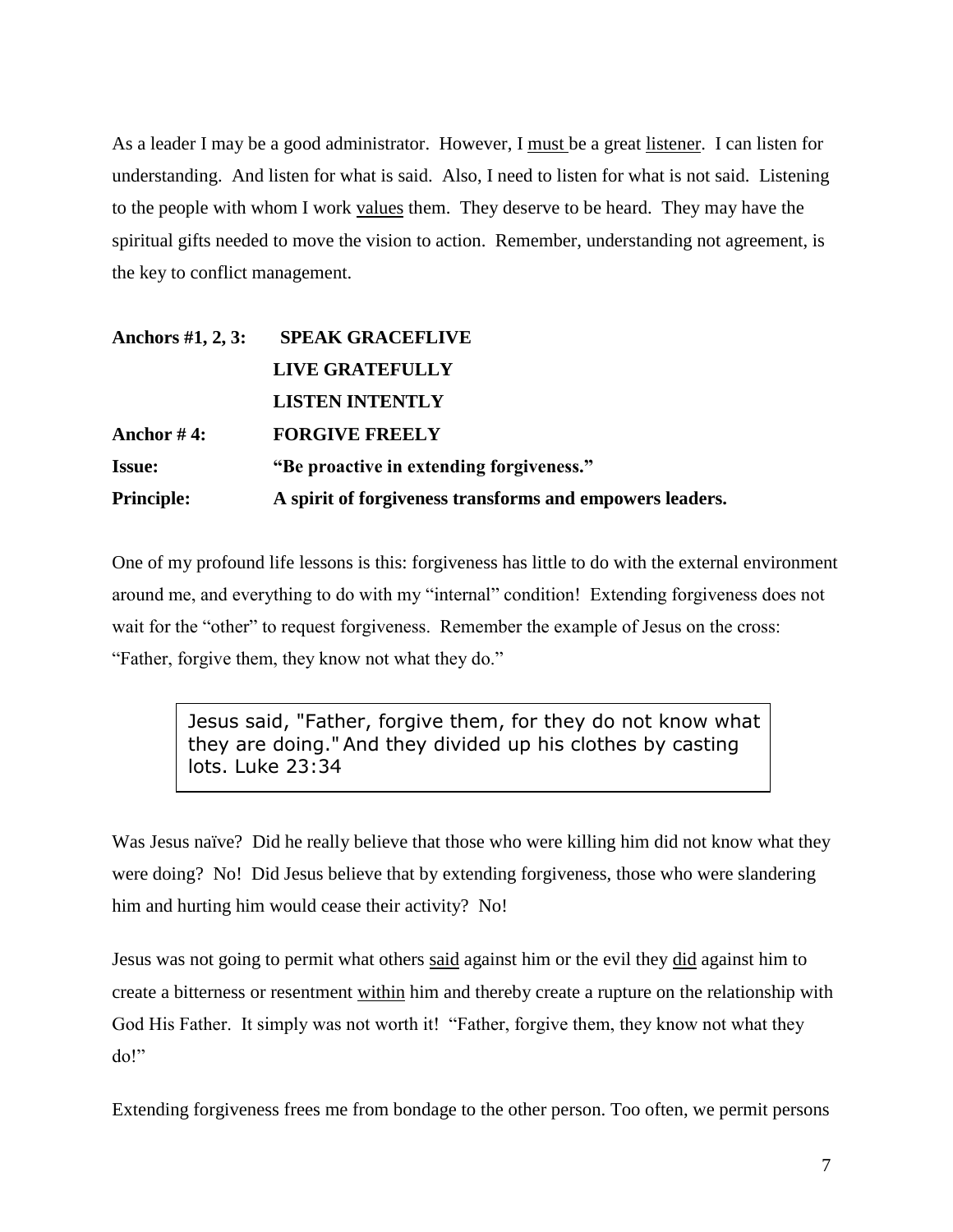who have offended us to control us. "Great leaders," we are told, "are shaped in the most challenging and difficult times." Remember, a spirit of forgiveness transforms and empowers leaders."

## **Remember the first four Anchors: SPEAK GRACEFULLY LIVE GRATEFULLY LISTEN INTENTLY FORGIVE FREELY**

## **Anchor # 5: LEAD DECISIVELY Issue: "Christian leaders combine deep humility with fierce resolve" Principle: Our holiness testimony is reflected in and through the way we make and implement decisions.**

It is in the tension within a faith community between our preferred future and the present reality that our decision making as leaders most often takes place. It is in this context that we live, work and lead. If holiness of heart does not reflect itself in these situations where good and godly people differ over vision and values, then our holiness testimony is only a doctrine and not a Life within us!

The Spirit of God within us and among us empowers us to take the "next steps" necessary to make decisions and to achieve the preferred results desired by the Body of Christ.

By now, you have heard me speak of the critical importance of RESPECT for our brothers and sisters with whom we labor as we pursue the biblical mandate to "Go...and make disciples..." You have heard me discuss "respect" for our co-workers through:

- The words we speak,
- The life of gratitude expressed for them,
- Listening intently to them and valuing their perspective, and
- Forgiving them freely even as we desire for them to forgive us when our actions are un-Christ like.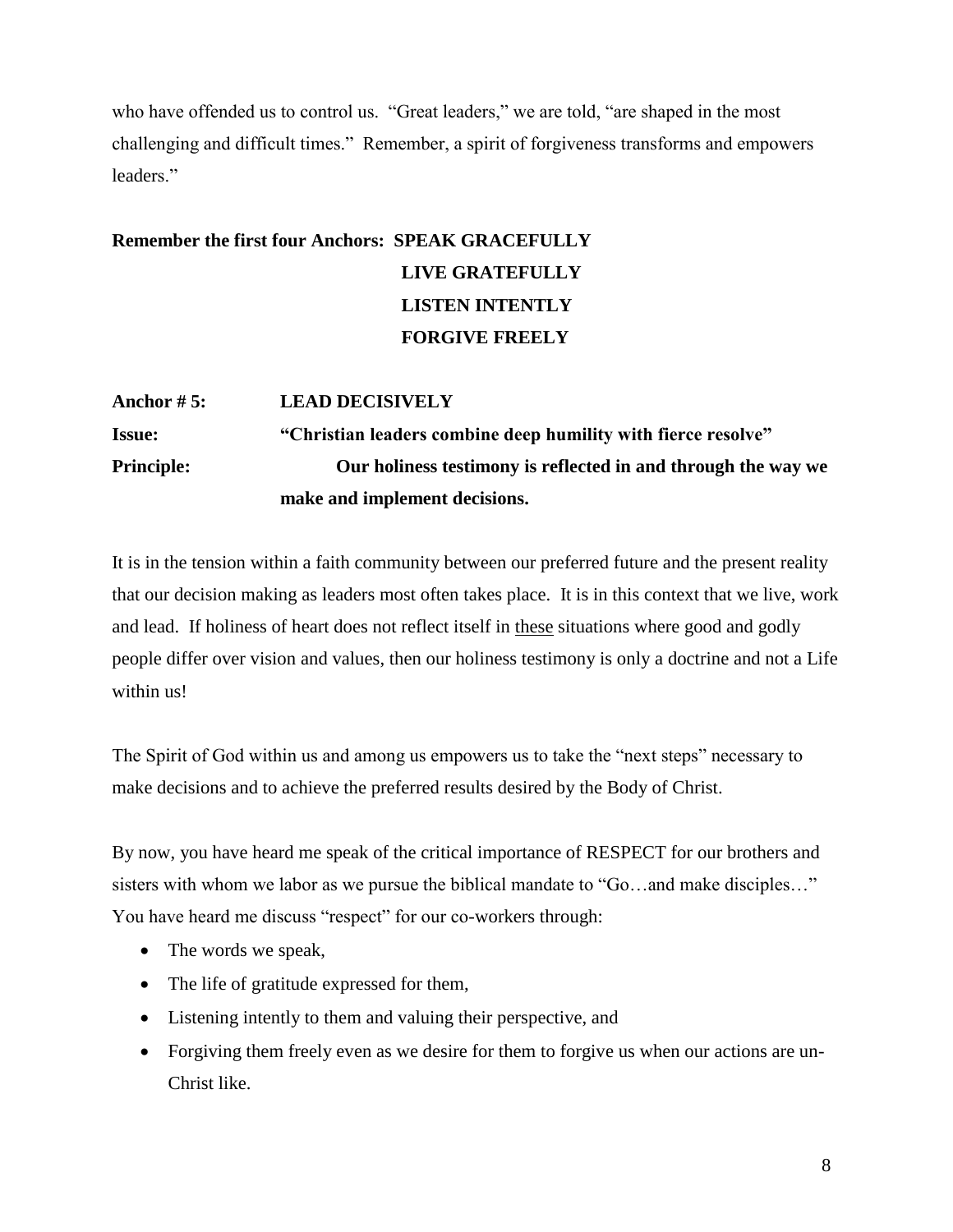Respecting our brothers and sisters in Christ, especially those with whom we differ—even collide with us—is at the heart of what it means to lead with the Mind of Christ.

It is in these times of conflict over vision and values that decisions will need to be made—even when continuing differences exist. And, in these times, we will lead—lead decisively—but from our knees and often with a weeping heart!

Again, at some point in our leadership responsibilities, decisions have to be made. Decisions made after prolonged individual and collective prayer. Decisions made with fierce resolve and deep humility.

Pastors are the catalyst for evangelism and discipleship, change and action in the local congregation. If leaders are to move from the preferred vision to achieved results, careful attention must be given to the pastoral leadership roles of:

Dreaming and planning Organizing and administering Motivating and encouraging Evaluating and reviewing

Let's focus for a few moments only on the critical leadership function of dreaming and planning.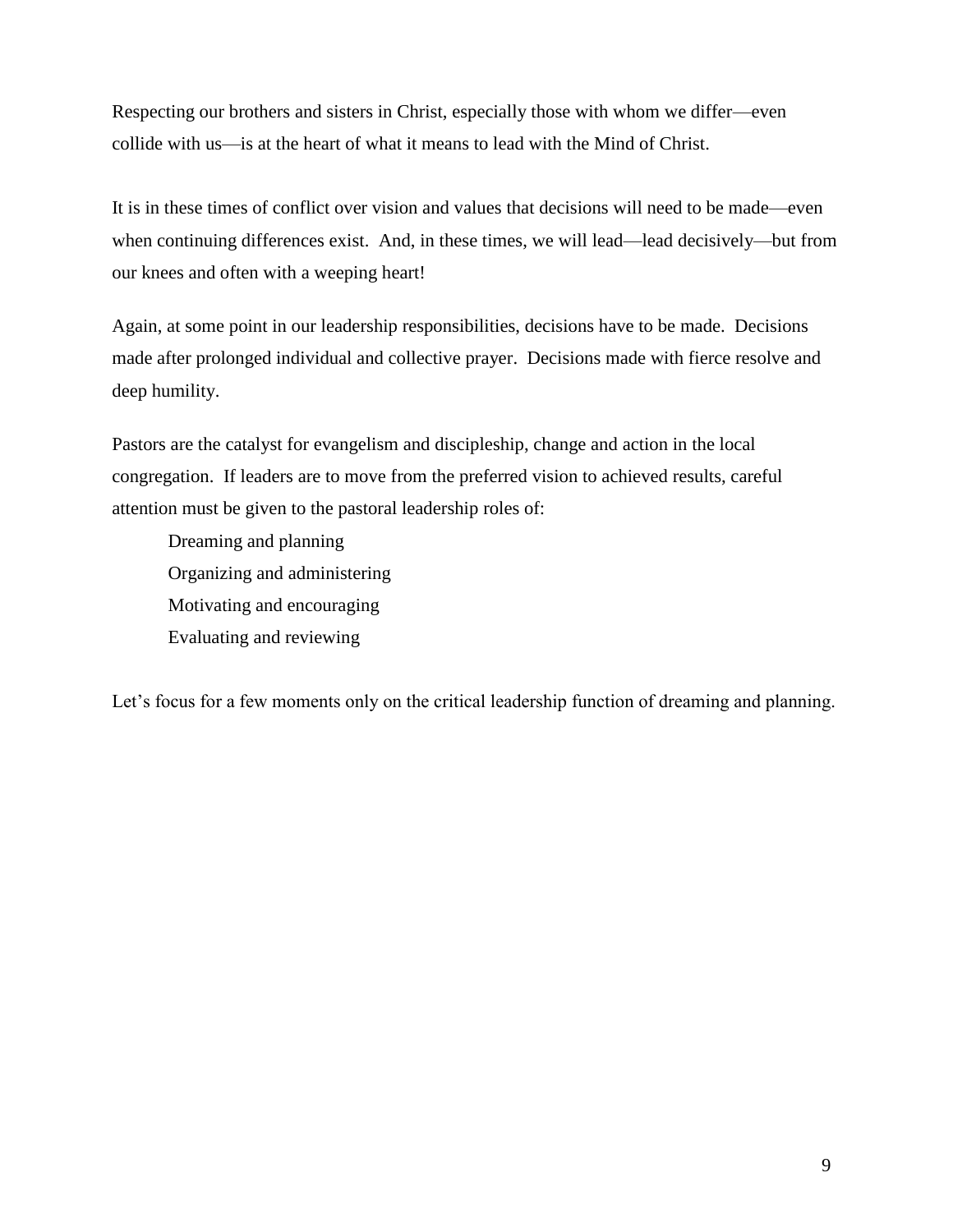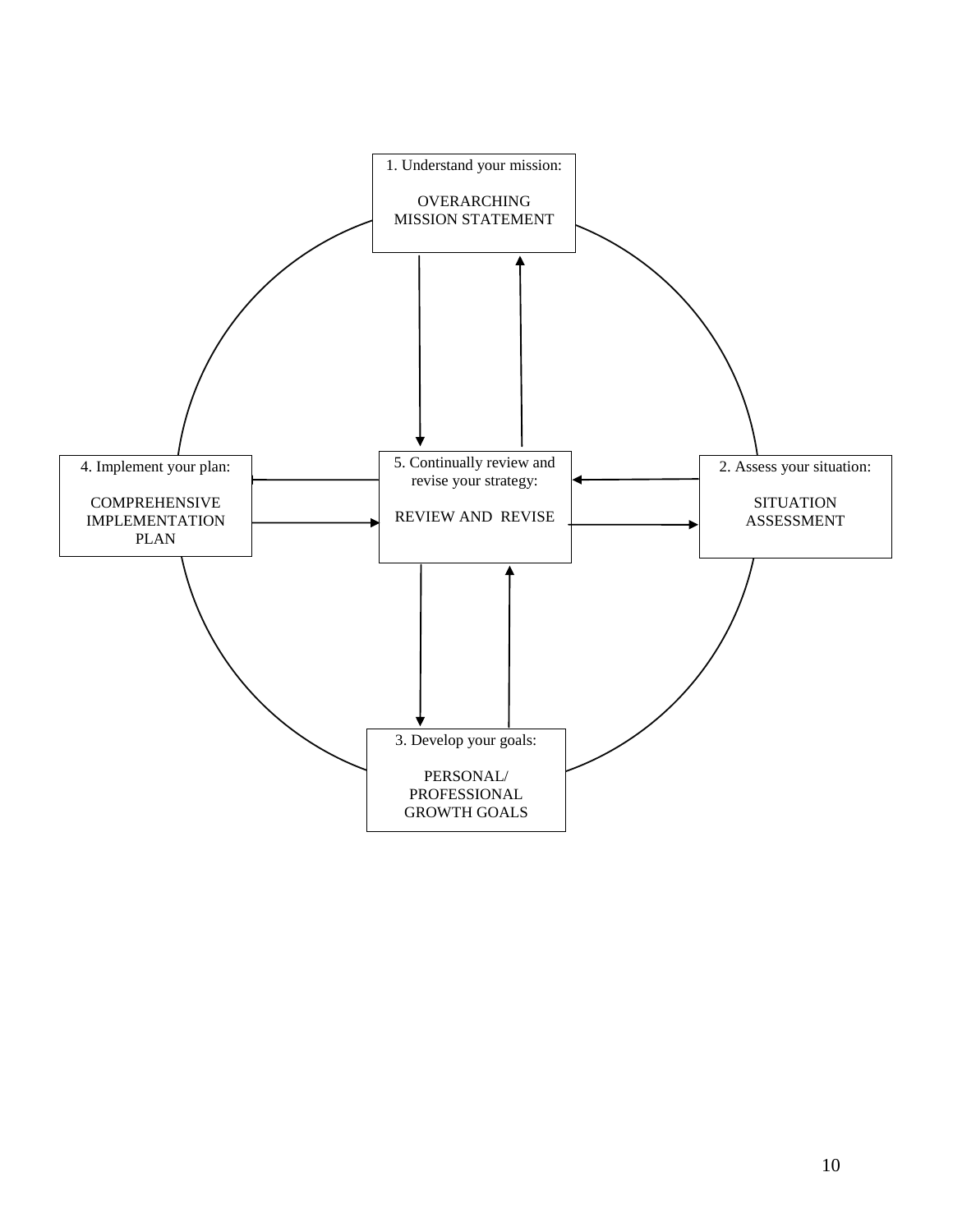| 1.  | are deciders rather than drifters.                                    |
|-----|-----------------------------------------------------------------------|
| 2.  | know where they are going, and how they are going to get there.       |
| 3.  | are results-oriented and not just activity-oriented.                  |
| 4.  | are among the 3% who write down their growth goals.                   |
| 5.  | pursue goal setting in the context of a broader planning strategy.    |
| 6.  | develop a mission statement.                                          |
| 7.  | dream great dreams.                                                   |
| 8.  | understand leadership is the transference of vision.                  |
| 9.  | are constantly involved in an ongoing analysis of their constituents. |
| 10. | establish growth goals.                                               |
| 11. | are mission driven.                                                   |
| 12. | work hard at detailing programs and plans.                            |
| 13. | continually reviews and revises the planning strategy for growth.     |
| 14. | expect great things from God and attempt great things for God.        |

Christian leaders, by God's grace, plan for things to happen. These leaders

These "movers from vision to results" establish mission and vision-driven growth goals and find ways to transfer these dreams to their people. They understand that the acid test of leadership is the transference of vision. For them, personal and professional growth goals are prayerfully considered and thoughtfully written out.

Prayer saturated goals and plans, written out and communicated often with passion, challenge the very best in results-oriented Christian leaders. They open up the doors to success in our "impossible" ministry assignment and mission calling. "A goal is a dream with a deadline!"

Remember, "Leading for change is not the same as the exercise of power" (George McGregor Burns, LEADERSHIP 9-28). If I can put a loaded gun to your head, I can get you to do things you might not otherwise do. But I've not practiced leadership, I have exercised power. True leadership only exists if people follow when they have the freedom not to.

Especially in times of conflict over vision, leaders must lead. Decisions will need to be made – even when continuing differences exist! And, in these times, we will lead – lead decisively – but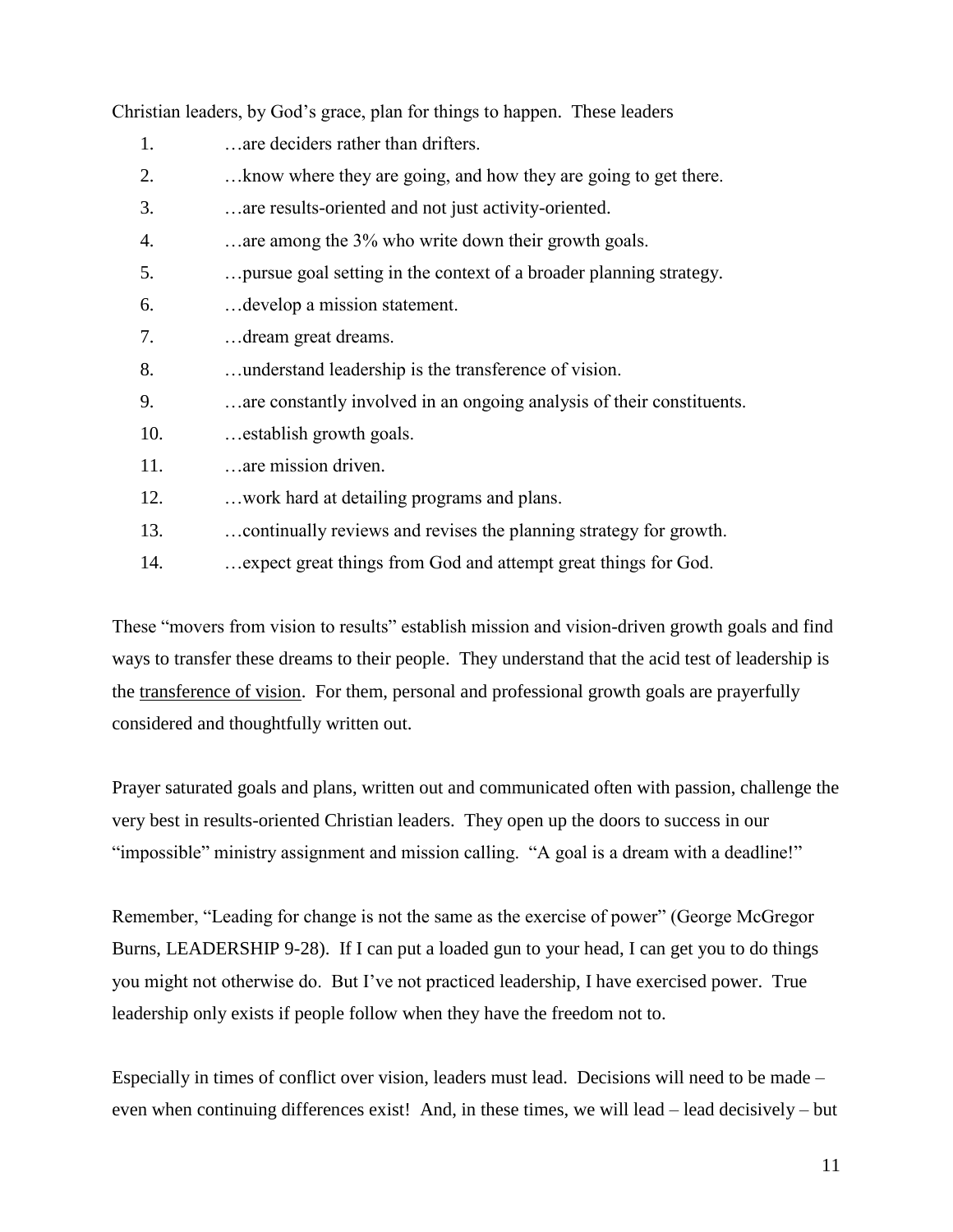from our knees and with a humble heart! We must avoid paralysis – waiting until everyone agrees with us – when decisions need and must be made. We seldom "enjoy" the luxury of having all the information we need, before making necessary decisions. Sometimes, perhaps often, we must move ahead without everyone within the community agreeing with the vision or direction to be taken.

How do we move ahead, decisively, in these painful situations while, at the same time, show Christian respect to those who differ with us? We move ahead -- decisively – through

- Prayer, with them, for them and for "me" as leader;
- Collaboration, involving them when and where we can in the process;
- And with gratitude, thanking God, and "them" for their gifts, talents, abilities and testimony of faith in Jesus as Lord.

In this spirit of humility and brokenness, we move ahead:

- Confidently believing that God is working in the midst of this difficult situation, and
- Decisively, not with paralysis or uncertainty, but with the conviction that God has spoken his word of vision and direction. A conviction that He will continue to lead His people to action even though the circumstances or attitudes may not give evidence of His work at the present time.

This is leading with the mind of Christ – leading decisively in the midst of complex and difficult situations.

To lead decisively with Christian humility demands that we continue to nurture and develop:

- Listening and communicating skills,
- Timing and processing skills,
- Affirming and encouraging skills,
- Asking and Inquiring skills and
- "Gift" discernment and delegation skills.

The more I know about Christian leadership, the more I realize there is to know. I am a committed lifelong learner and student of what it means to lead decisively with the mind of Christ.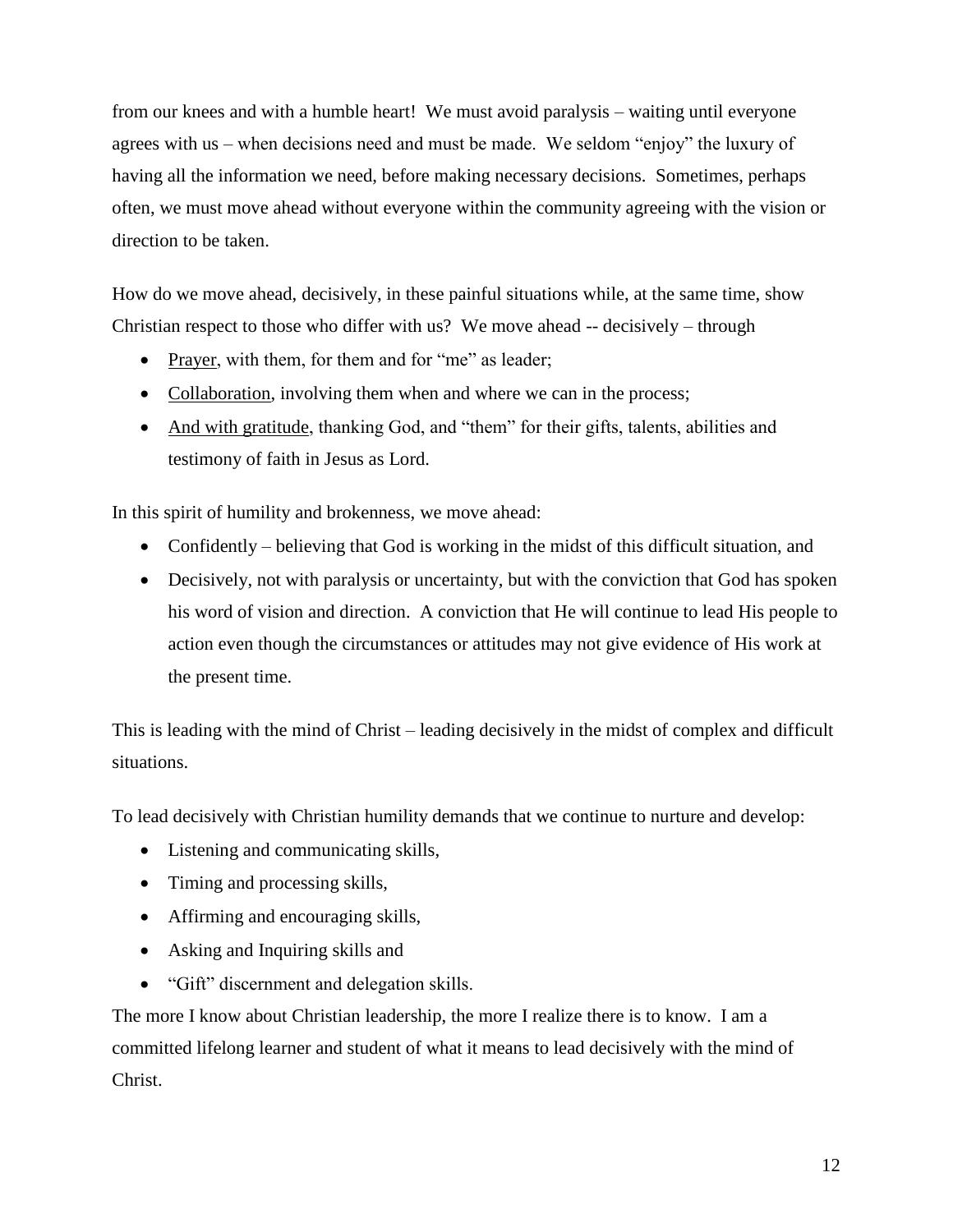Remember, the BIG question for Christian leaders: "How can my ministry of Christian leadership enable others to fulfill their ministry to each other and their mission in the world?" Let's review the five anchors discussed thus far to hold us steady as we lead from vision to action to results. They are:

SPEAK GRACEFULLY LIVE GRATEFULLY LISTEN INTENTLY FORGIVE FREELY, AND LEAD DECISIVELY

| The sixth anchor is this: | <b>CARE DEEPLY</b>                                                |
|---------------------------|-------------------------------------------------------------------|
| <b>Issue:</b>             | "Value people, not power." (or position)                          |
| <b>Principle:</b>         | The evidence of leadership is seen in the lives of the followers. |

As leaders, you and I must keep remembering the many things we have in common with our colleagues and values we have in common. Focus on the things that unite us, not divide us.

I often asked myself these questions when I served at Mount Vernon Nazarene University: Are university employees stronger in their faith, more confident in themselves and more fulfilled in their work as a result of working at the school? Do I express appropriate appreciation, thanks and gratitude to MVNU faculty, staff and students? An appropriate contextual question may be this: Are the missionaries, district leaders, and pastors with whom I work growing in the Christian faith as a result of my working with them?

This is my bottom line: I tried to enlarge the vision of my people about the work they were doing. I want them to see the big picture. I wanted to assist them in discovering how they, in their particular assignments, fit into the grand scheme and purpose of the institution or region. I wanted faculty, staff and students to feel valued in their work at the university. I truly sought to value people and progress, not power and position. I wanted to be an encourager of "Joshuas," the people with whom I worked and lived.

One book on encouraging those with whom we work tells us how to encourage the hearts of our co-workers: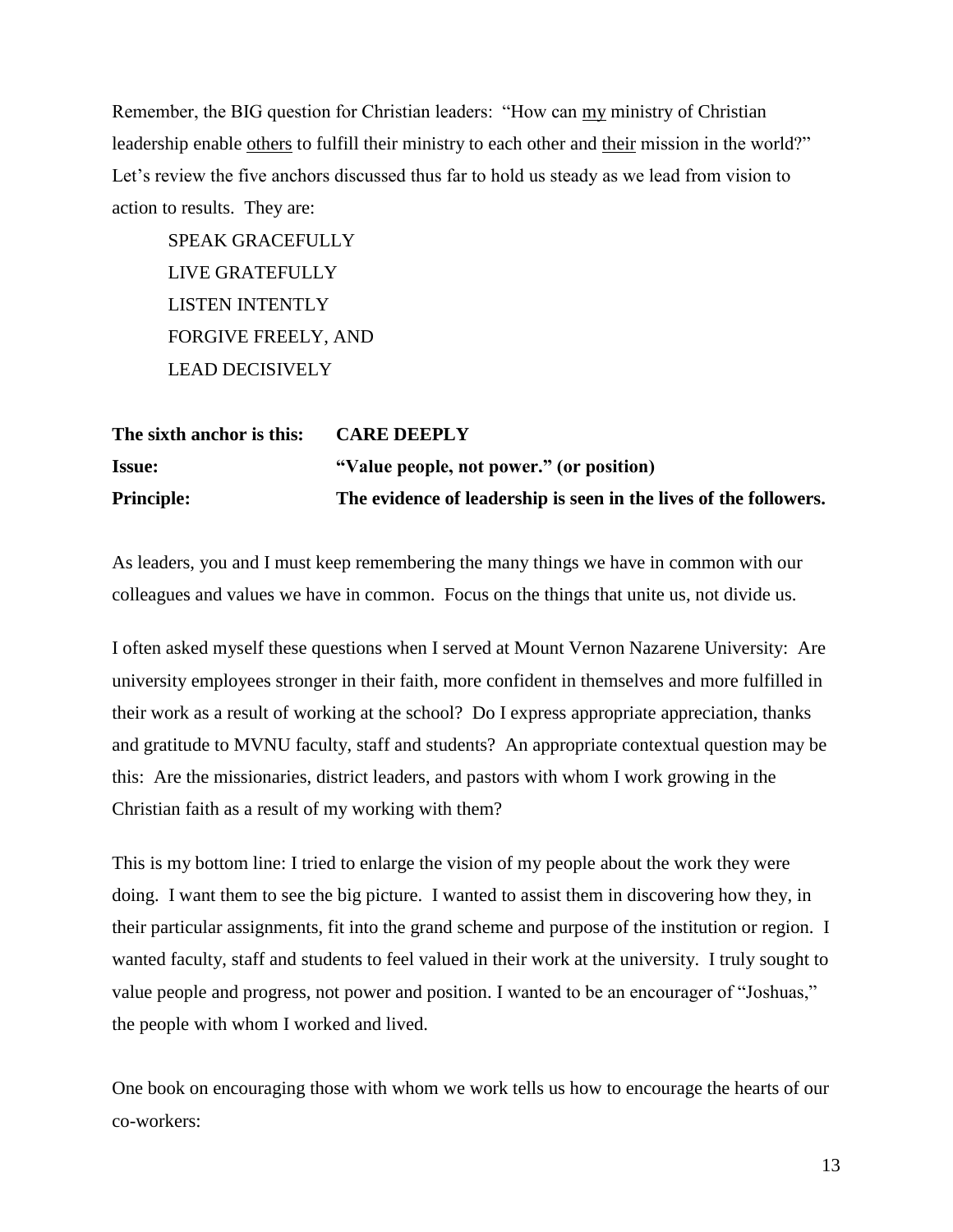| #1. | Set Clear Standards (or Expectations) |
|-----|---------------------------------------|
| #2. | <b>Expect the Best</b>                |
| #3. | Pay Attention                         |
| #4. | <b>Personalize Recognition</b>        |
| #5. | Tell the Story                        |
| #6. | Celebrate Together                    |
| #7. | Set the Example                       |
|     | <b>ENCOURAGING THE HEART</b>          |
|     | James Kouzes and Barry Posner         |

| The final anchor is this: | PRAY EARNESTLY.                                                                            |
|---------------------------|--------------------------------------------------------------------------------------------|
| <b>Issue:</b>             | Some issues are only resolved and dissolved through prayer<br>and total dependence on God. |
| <b>Principle:</b>         | God can work in us to become the change we desire to see in<br>others.                     |

Caring leaders know that we do not have the power to change others. Change *can* take place, however, *within us*! In the midst of experiencing honest and intense differences between good and godly people, the "pray-er" can be changed and transformed!

Conflict situations can produce growth. They can also inhibit growth in the lives of leaders. Before God in prayer, we seek answers from Him to these two questions: what can *I* learn; how can *I* change?

In so asking, and seeking God's answers to these two questions for *our* lives as leaders, *we* are changed! Increasingly, we become the change, by God's grace, we desire to see in others. Others around us may or may not be impacted by what happen within us. But, what happens to *us* is transformative!

We grow. We change. We mature. We increasingly exemplify the change we desire to see in others! And, in the process, we experience the peace of God which transcends understanding. In the process, we are "freed" from insisting on change within others.

Through earnest prayer, caring leaders asks the right questions, and trust God with the results…even as we are changed in the process! Amen!

### **IN CONCLUSION:**

Let me summarize these leadership qualities that convict me at my worst and characterize me at my best. These "anchors" hold me steady as I seek to move the group for which I am responsible from a vision of the future to action to action and the preferred results.

#1. I really want my words to be grace-giving, life-generating and inspiring to others and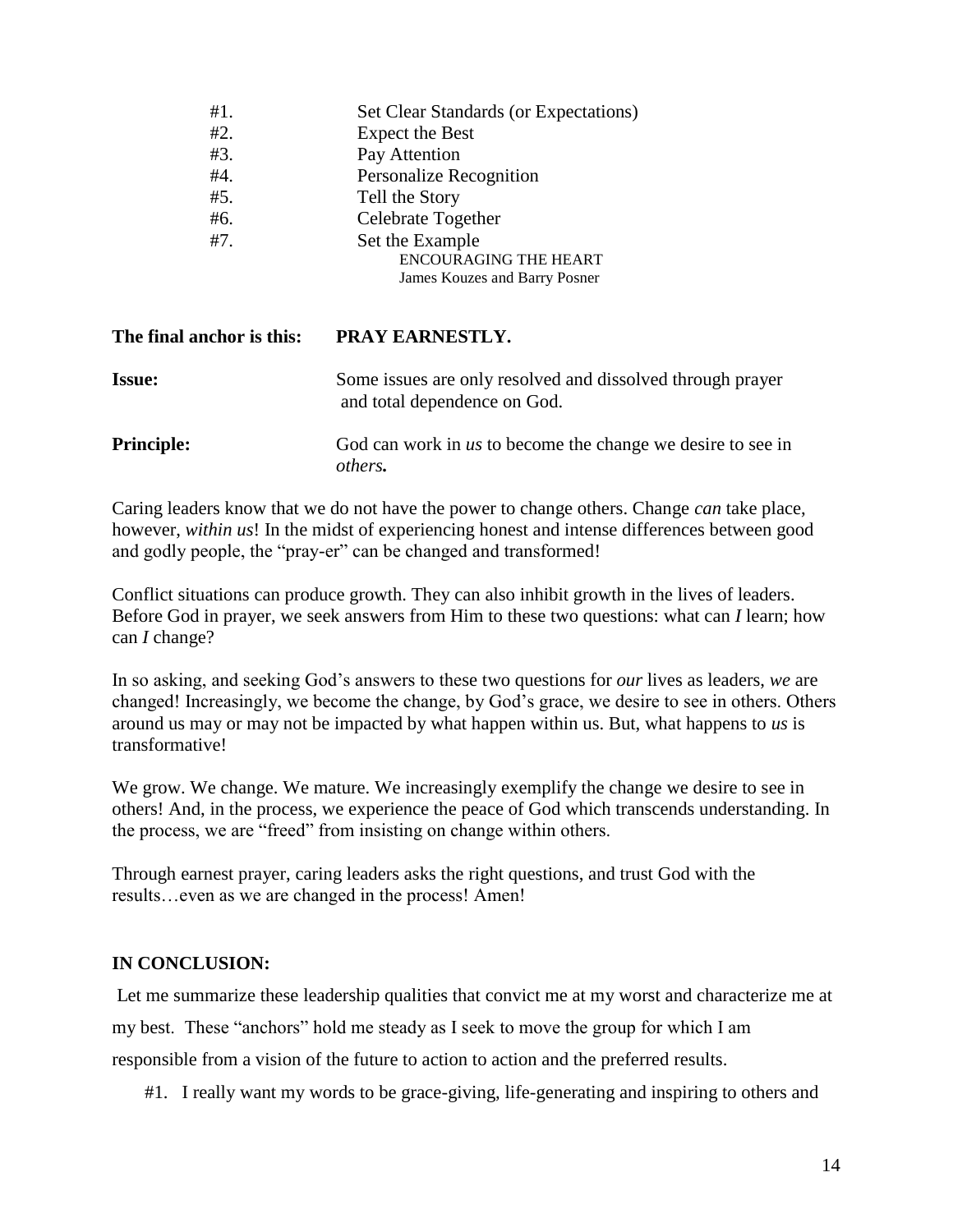not discouraging, depressing and draining utterances.

- # 2. I really want to be known as a person who is forever grateful, regardless of the situation, believing that God is in the midst of everything I do and is working to bring good in every situation.
- #3. I really want to listen to and respect the people with whom I work, to understand them – and for them to understand me – even if we do not agree with each other.
- #4. I really want to initiate forgiveness when I have been offended because I don't have the energy or strength to carry the heavy burden and guilt of an unforgiving spirit.
- #5. I really want to lead decisively with deep humility even as I experience the pain of holding tenaciously to the vision while acknowledging the realities of my situation.
- #6. I really want my relationship with others to energize them, to have a positive impact on their lives and to enable them, in some small way, to grow – become stronger – in their faith, their confidence in themselves and their competence at work as a result of our interaction in the home and on the job and with me as their leader.
- #7. I really want to pray in such a way that God will work in me in such a way that I become the change I desire to see in others.

And, I urge every one of you to increasingly be a Christian servant leader in whatever work assignment He gives to *you*. Discover your own answers – inspired by God's word and His Holy Spirit - to this probing question: "If 'In Christ all things are made new,' then how does my relationship with Christ transform the way I lead?"

Three fundamental convictions about Christian leadership in a faith community have risen within me as a result of wresting with these issues, questions and leadership qualities. Convictions about:

- **1. who we are as people of God;**
- **2. what we are called to do in the work of God; and**
- **3. how we live together as the family of God.**

Jim Collins, in his book Good to Great talks about the critical characteristics of leaders. He speaks of humility and fierce resolve as essential for Level 5 or top leaders. I believe that whatever else you discover in Christian servant leaders you will find that they: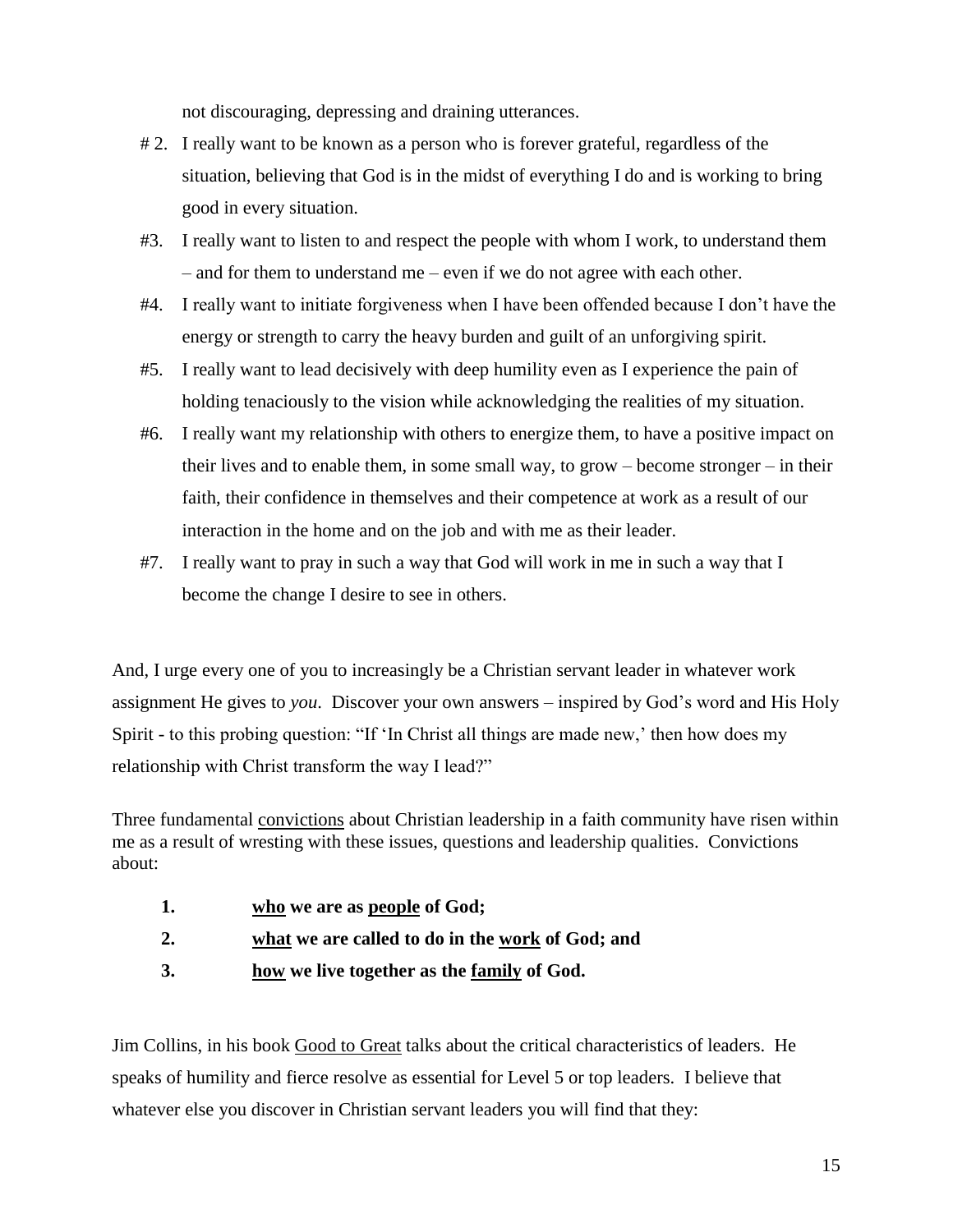- 1. Speak Gracefully. They watch the words they speak.
- 2. Live Gratefully. They don't whine, are grateful.
- 3. Listen Intently. They seek first to understand.
- 4. Forgive Freely. They are proactive in extending forgiveness.
- 5. Lead Decisively. They combine deep humility with fierce resolve.
- 6. Care Deeply. They value people, not power.

7. Pray Earnestly. They Pray for change in themselves even as they pray for change in others.

I leave you with these questions: which one of these "anchors" do you need most right now in your leadership assignment? As you experience the tension between the vision God has given you and the reality of your present situation, in which of these areas do you most need God to hold you steady? As you move from vision to results, what is your greatest need?

- 1. Speaking Gracefully?
- 2. Living Gratefully?
- 3. Listening Intently?
- 4. Forgiving Freely?
- 5. Leading Decisively?
- 6. Caring Deeply?
- 7. Praying Earnestly?

Be specific. Be personal. Be honest.

Another question. Which of these seven anchors is your greatest strength? Be honest with yourself and God. It's vitally important for us to affirm our strength even as we acknowledge our need. Build on your strength. Work on your need. Pray for that specific anchor you need, and give thanks for strength He has given to you as you lead your people from vision to action to results.

One more (really big) question. What new vision, big goal, or renewed passion has God given to you this week? For yourself. Your family. Your local church. District, your field, or for the region.